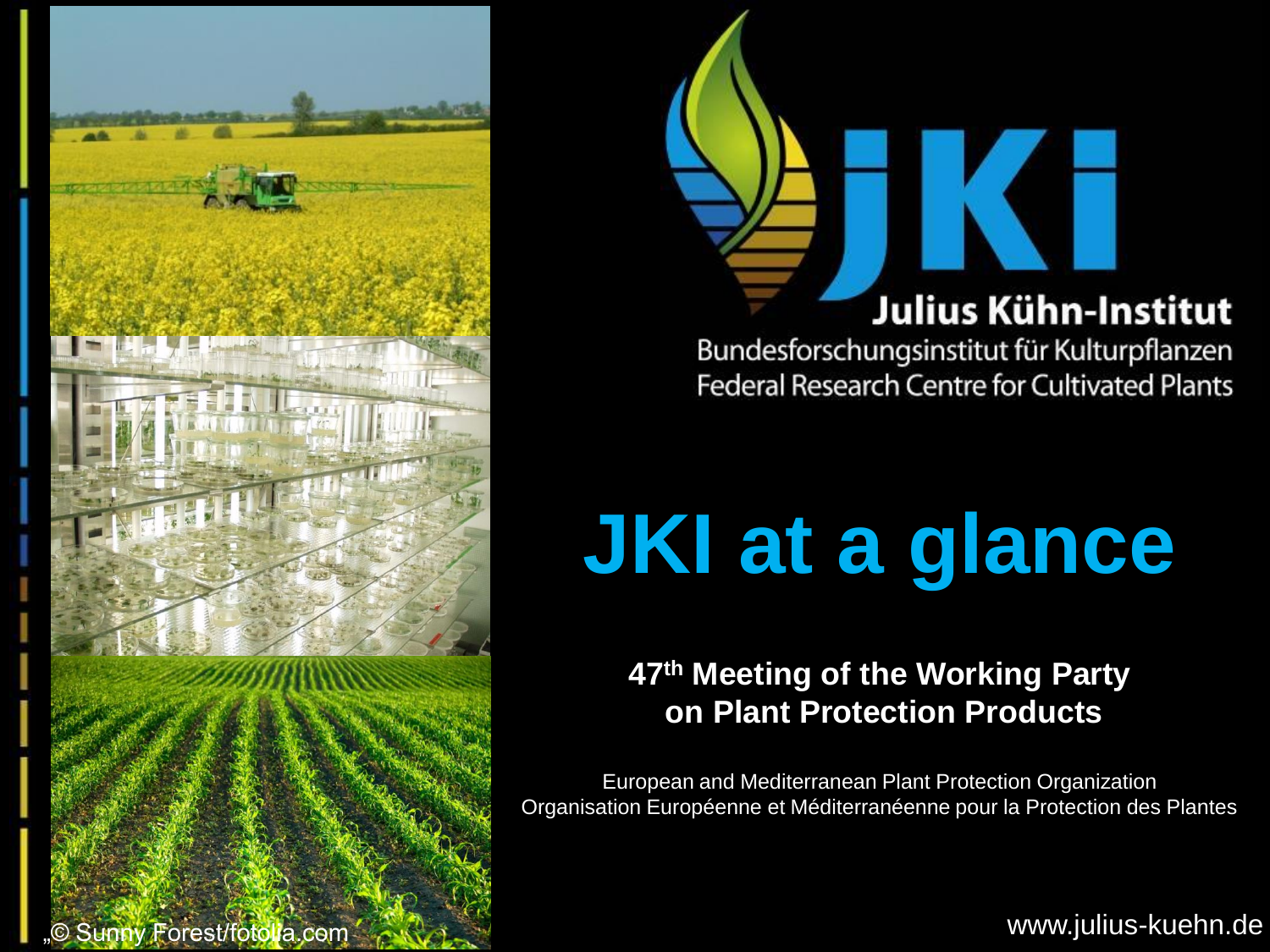# **Julius Kühn Institute, Federal Research Centre for Cultivated Plants**



#### **Governmental Research Institution** and

**Independent Higher Federal Authority**

directly subordinated to the

**German Federal Ministry of Food and Agriculture**

#### **Established: 1 January 2008**

**Founded: 1898** as **Imperial Biological Research Centre for Agriculture and Forestry** in Berlin



Berlin Quedlinburg and the contract of the contract of the contract of the contract of the contract of the contract of the contract of the contract of the contract of the contract of the contract of the contract of the con

www.julius-kuehn.de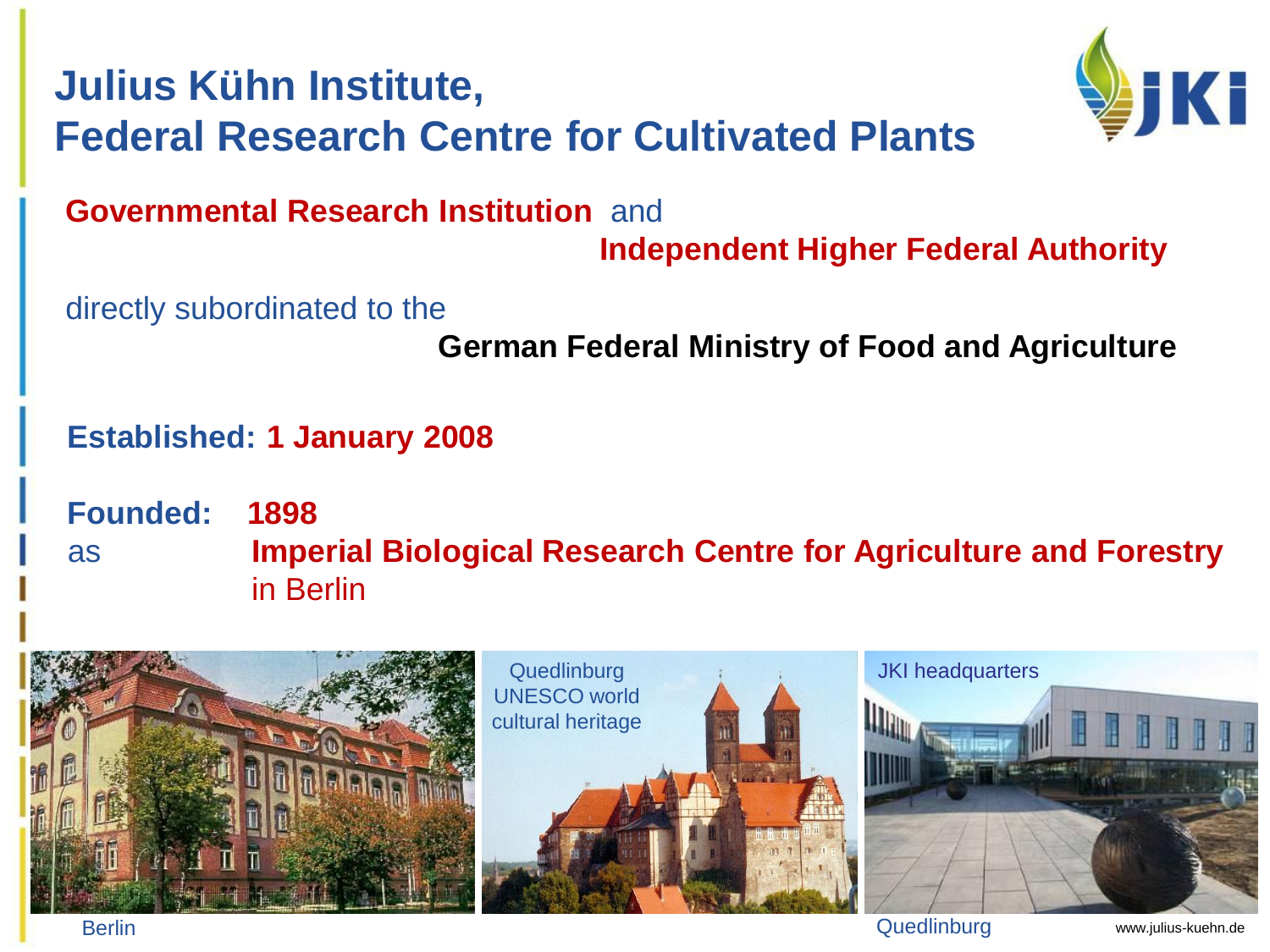#### **Julius Kühn Institute Federal Research Centre for Cultivated Plants**



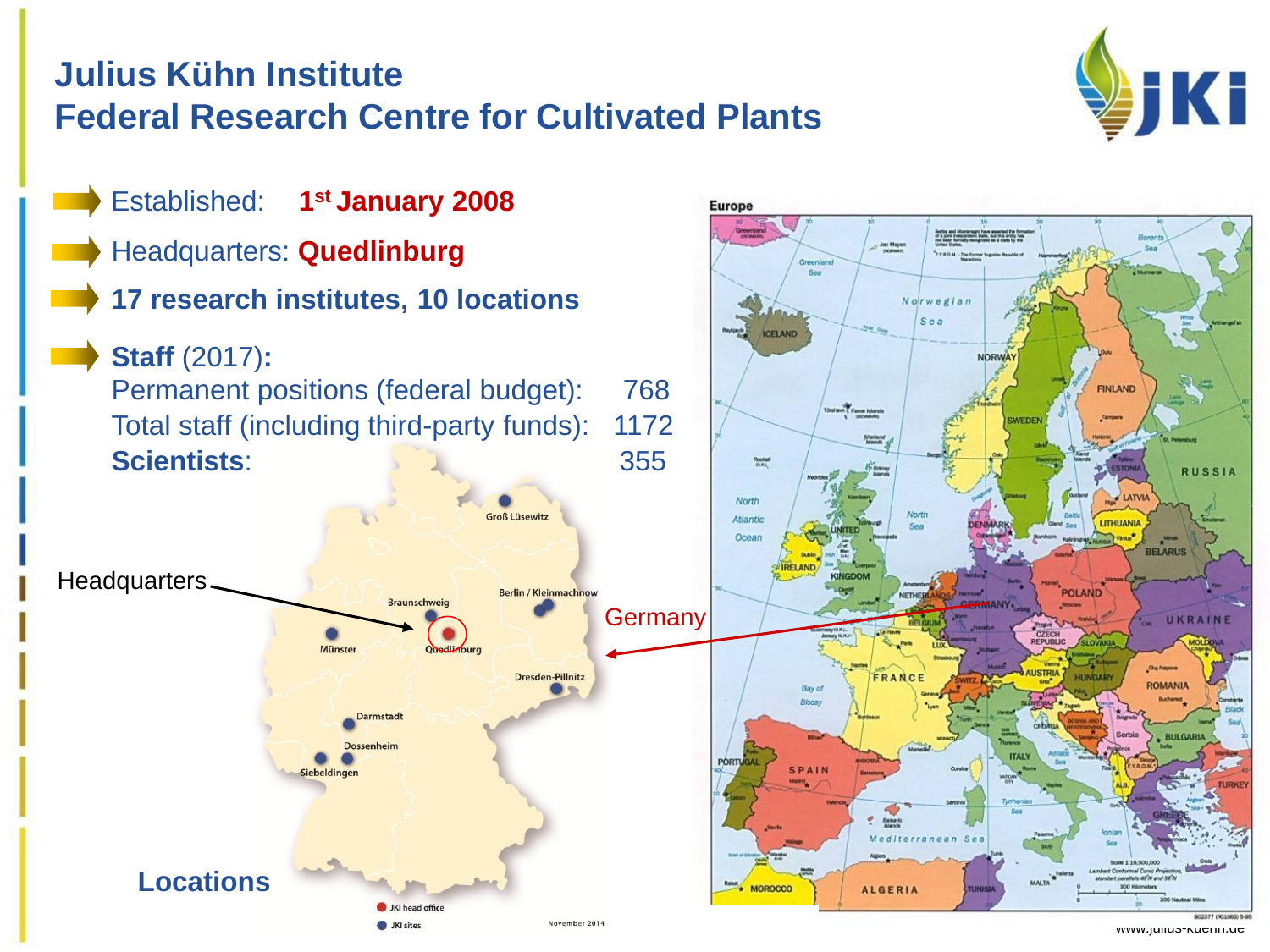#### www.julius-kuehn.de

#### **Tasks**

JKI performs tasks assigned by law:

- **Plant Protection Act**
- Genetic Engineering Act
- Chemicals Act

and corresponding legal regulations

## **Major fields of competence:**

- Plant genetics, breeding research and breeding
- Sustainable plant cultivation
- Plant nutrition, soil science
- Plant pathology, **plant protection** and plant health







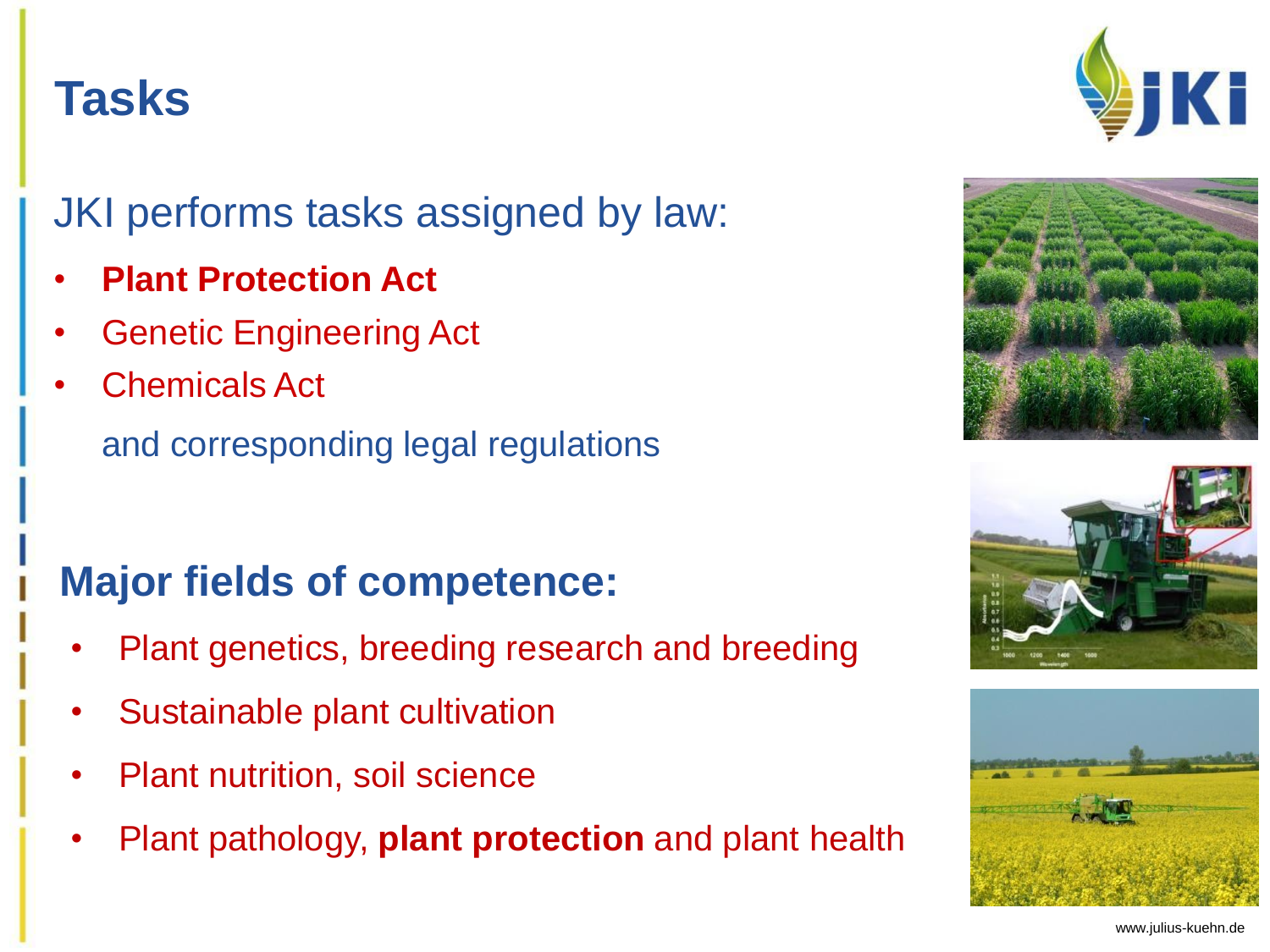# **Responsibilities**



#### Policy Advice:

- **► German Government**
- $\triangleright$  Federal Ministry of Food and Agriculture

**Policy Advice** 

**Research** 

**Scientific Assessment** 

#### Scientific Assessment / Evaluation:

- **Pesticides,** biocides
- $\triangleright$  Plant protection machinery
- $\triangleright$  Regulated pathogens, pests and weeds
- Genetically modified plants
- $\triangleright$  Fertilizers

#### Research in the major fields of competence:

- $\triangleright$  Plant genetics, breeding research, breeding
- $\triangleright$  Sustainable plant cultivation
- $\triangleright$  Plant nutrition, soil science
- Plant pathology, **plant protection**, plant health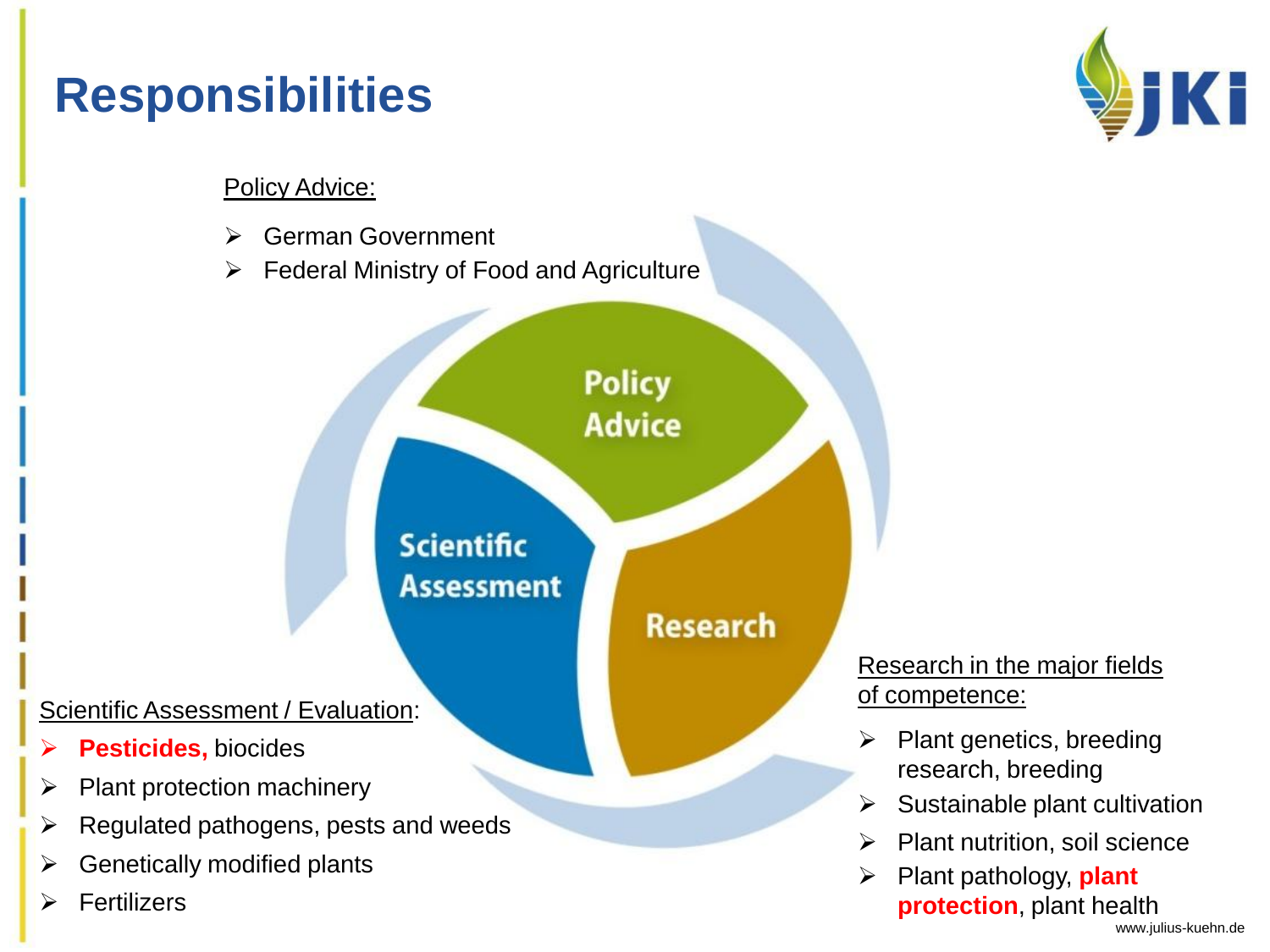# **Scientific assessment**



- in the framework of the authorization of plant protection products
	- the approval procedure of active substances

## Risk Management